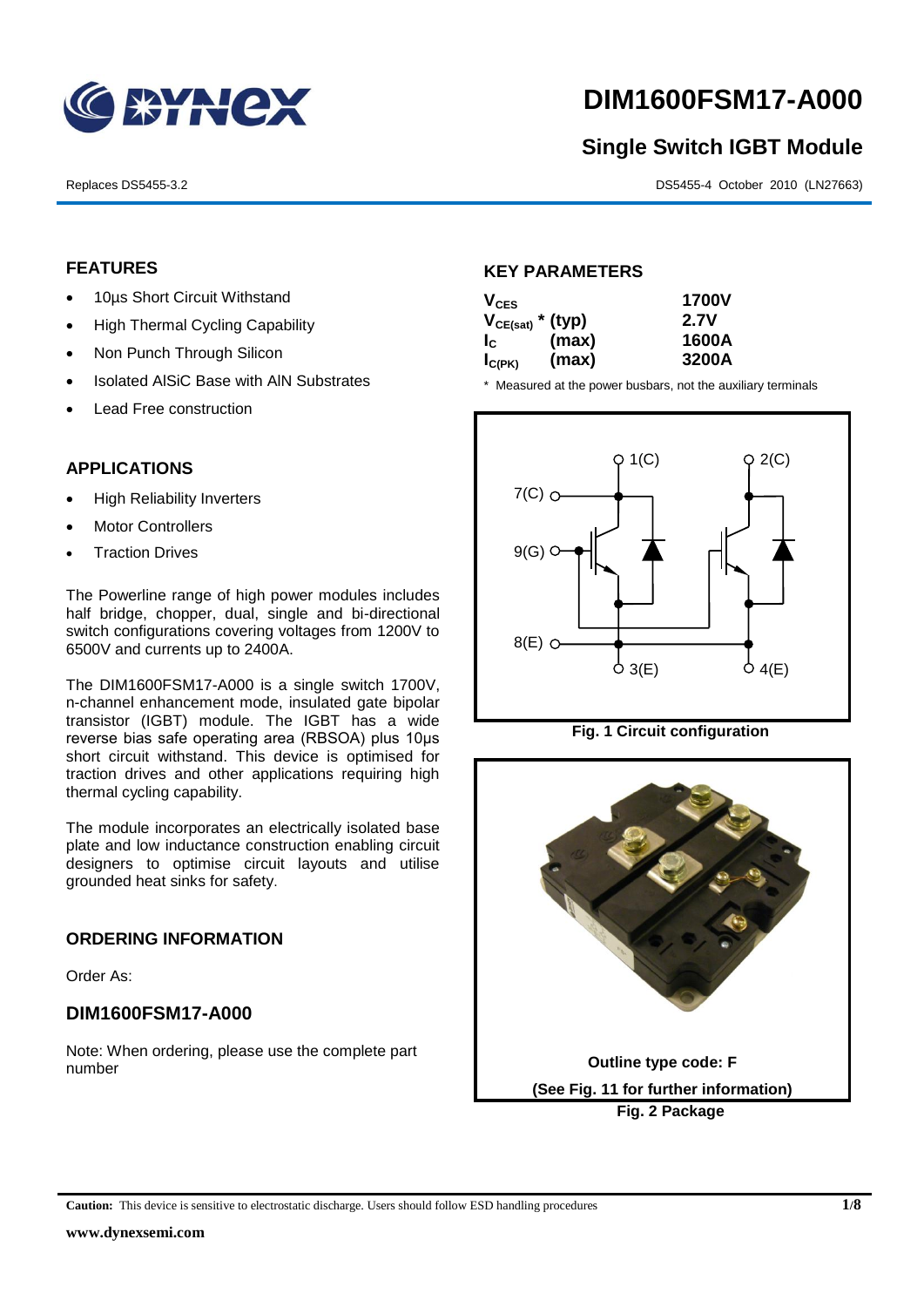#### **ABSOLUTE MAXIMUM RATINGS**

Stresses above those listed under 'Absolute Maximum Ratings' may cause permanent damage to the device. In extreme conditions, as with all semiconductors, this may include potentially hazardous rupture of the package. Appropriate safety precautions should always be followed. Exposure to Absolute Maximum Ratings may affect device reliability.

#### **Tcase = 25°C unless stated otherwise**

| Symbol           | <b>Parameter</b>                  | <b>Test Conditions</b>                                   | Max.  | <b>Units</b> |
|------------------|-----------------------------------|----------------------------------------------------------|-------|--------------|
| $V_{CES}$        | Collector-emitter voltage         | $V_{GF} = 0V$                                            | 1700  | V            |
| $V_{GES}$        | Gate-emitter voltage              |                                                          | ±20   | V            |
| $I_{\rm C}$      | Continuous collector current      | $T_{\text{case}} = 75^{\circ}C$                          | 1600  | A            |
| $I_{C(PK)}$      | Peak collector current            | 1ms, $T_{\text{case}} = 110^{\circ}$ C                   | 3200  | A            |
| $P_{\text{max}}$ | Max. transistor power dissipation | $T_{\text{case}} = 25^{\circ}C$ , $T_i = 150^{\circ}C$   | 13890 | W            |
| $I^2t$           | Diode $I^2t$ value                | $V_R = 0$ , $t_p = 10$ ms, $T_i = 125$ °C                | 480   | $kA^2s$      |
| $V_{\sf isol}$   | Isolation voltage - per module    | Commoned terminals to base plate.<br>AC RMS, 1 min, 50Hz | 4000  | V            |
| $Q_{PD}$         | Partial discharge - per module    | IEC1287, $V_1$ = 1800V, $V_2$ = 1300V, 50Hz RMS          | 10    | рC           |

#### **THERMAL AND MECHANICAL RATINGS**

| Internal insulation material:     | AIN              |
|-----------------------------------|------------------|
| Baseplate material:               | <b>AISiC</b>     |
| Creepage distance:                | 20 <sub>mm</sub> |
| Clearance:                        | 10 <sub>mm</sub> |
| CTI (Comparative Tracking Index): | 350              |

| Symbol                    | <b>Parameter</b>                                      | <b>Test Conditions</b>                        | Min   | Typ. | Max            | <b>Units</b>    |
|---------------------------|-------------------------------------------------------|-----------------------------------------------|-------|------|----------------|-----------------|
| $R_{th(j-c)}$             | Thermal resistance - transistor                       | Continuous dissipation -<br>junction to case  |       |      | 9              | °C/kW           |
| $R_{th(i-c)}$             | Thermal resistance - diode                            | Continuous dissipation -<br>junction to case  |       |      | 20             | °C/kW           |
| $R_{th(c-h)}$             | Thermal resistance -<br>case to heatsink (per module) | Mounting torque 5Nm<br>(with mounting grease) |       |      | 8              | °C/kW           |
| $\mathsf{T}_{\mathsf{i}}$ | Junction temperature                                  | Transistor                                    |       | ۰    | 150            | $\rm ^{\circ}C$ |
|                           |                                                       | Diode                                         |       |      | 125            | $\rm ^{\circ}C$ |
| $T_{\text{stg}}$          | Storage temperature range                             | $\overline{\phantom{a}}$                      | $-40$ |      | 125            | $^{\circ}C$     |
|                           |                                                       | Mounting - M6                                 |       |      | 5              | <b>Nm</b>       |
|                           | Screw torque                                          | Electrical connections - M4                   |       |      | $\overline{2}$ | <b>Nm</b>       |
|                           |                                                       | Electrical connections - M8                   |       |      | 10             | <b>Nm</b>       |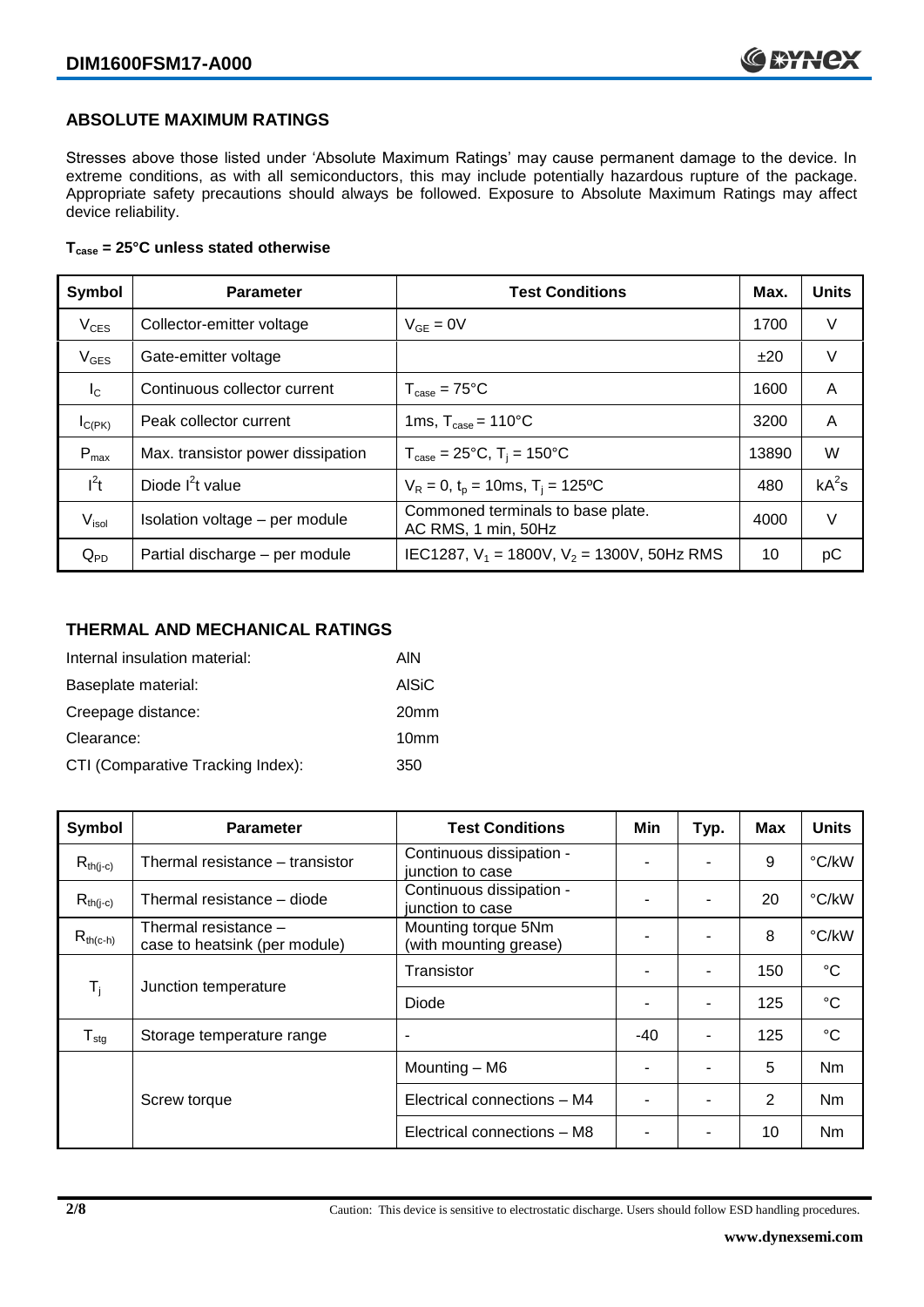### **ELECTRICAL CHARACTERISTICS**

#### **Tcase = 25°C unless stated otherwise.**

| <b>Symbol</b>      | <b>Parameter</b>                       | <b>Test Conditions</b>                                                                                                                                                | Min | <b>Typ</b> | <b>Max</b> | <b>Units</b> |
|--------------------|----------------------------------------|-----------------------------------------------------------------------------------------------------------------------------------------------------------------------|-----|------------|------------|--------------|
| $I_{CES}$          | Collector cut-off current              | $V_{GE} = 0V$ , $V_{CE} = V_{CES}$                                                                                                                                    |     |            | 2          | mA           |
|                    |                                        | $V_{GF} = 0V$ , $V_{CF} = V_{CES}$ , $T_{case} = 125^{\circ}C$                                                                                                        |     |            | 50         | mA           |
| $I_{\text{GES}}$   | Gate leakage current                   | $V_{GF} = \pm 20V$ , $V_{CE} = 0V$                                                                                                                                    |     |            | 8          | μA           |
| $V_{GE(TH)}$       | Gate threshold voltage                 | $I_c = 80$ mA, $V_{GE} = V_{CE}$                                                                                                                                      | 4.5 | 5.5        | 6.5        | $\vee$       |
| $V_{CE(sat)}$      | Collector-emitter                      | $V_{GE}$ = 15V, $I_C$ = 1600A                                                                                                                                         |     | 2.7        | 3.2        | V            |
|                    | saturation voltage                     | $V_{GE}$ = 15V, $I_C$ = 1600A, $T_i$ = 125°C                                                                                                                          |     | 3.4        | 4.0        | V            |
| $I_F$              | Diode forward current                  | DC                                                                                                                                                                    |     |            | 1600       | A            |
| $I_{FM}$           | Diode maximum forward current          | $t_p = 1$ ms                                                                                                                                                          |     |            | 3200       | A            |
| $V_F$ <sup>†</sup> | Diode forward voltage                  | $I_F = 1600A$                                                                                                                                                         |     | 2.2        | 2.5        | V            |
|                    |                                        | $I_F = 1600A$ , $T_i = 125^{\circ}C$                                                                                                                                  |     | 2.3        | 2.6        | V            |
| $C_{\text{ies}}$   | Input capacitance                      | $V_{CE} = 25V$ , $V_{GE} = 0V$ , f = 1MHz                                                                                                                             |     | 120        |            | nF           |
| $Q_g$              | Gate charge                            | ±15V                                                                                                                                                                  |     | 18         |            | μC           |
| $C_{res}$          | Reverse transfer capacitance           | $V_{CF} = 25V$ , $V_{GF} = 0V$ , f = 1MHz                                                                                                                             |     |            |            | nF           |
| $L_M$              | Module inductance                      |                                                                                                                                                                       |     | 15         |            | nH           |
| $R_{INT}$          | Internal transistor resistance         |                                                                                                                                                                       |     | 140        |            | μ $Ω$        |
| SC <sub>Data</sub> | Short circuit current, I <sub>SC</sub> | $T_i = 125$ °C, V <sub>CC</sub> = 1000V<br>$t_p \le 10 \mu s$ , $V_{GE} \le 15V$<br>$V_{CE \text{ (max)}} = V_{CES} - L^{\dagger} \times \text{dI/dt}$<br>IEC 60747-9 |     | 6400       |            | A            |

#### **Note:**

 $\dagger$  Measured at the power busbars, not the auxiliary terminals

 $\check{}$  L is the circuit inductance +  $L_M$ 

**Caution:** This device is sensitive to electrostatic discharge. Users should follow ESD handling procedures **3/8**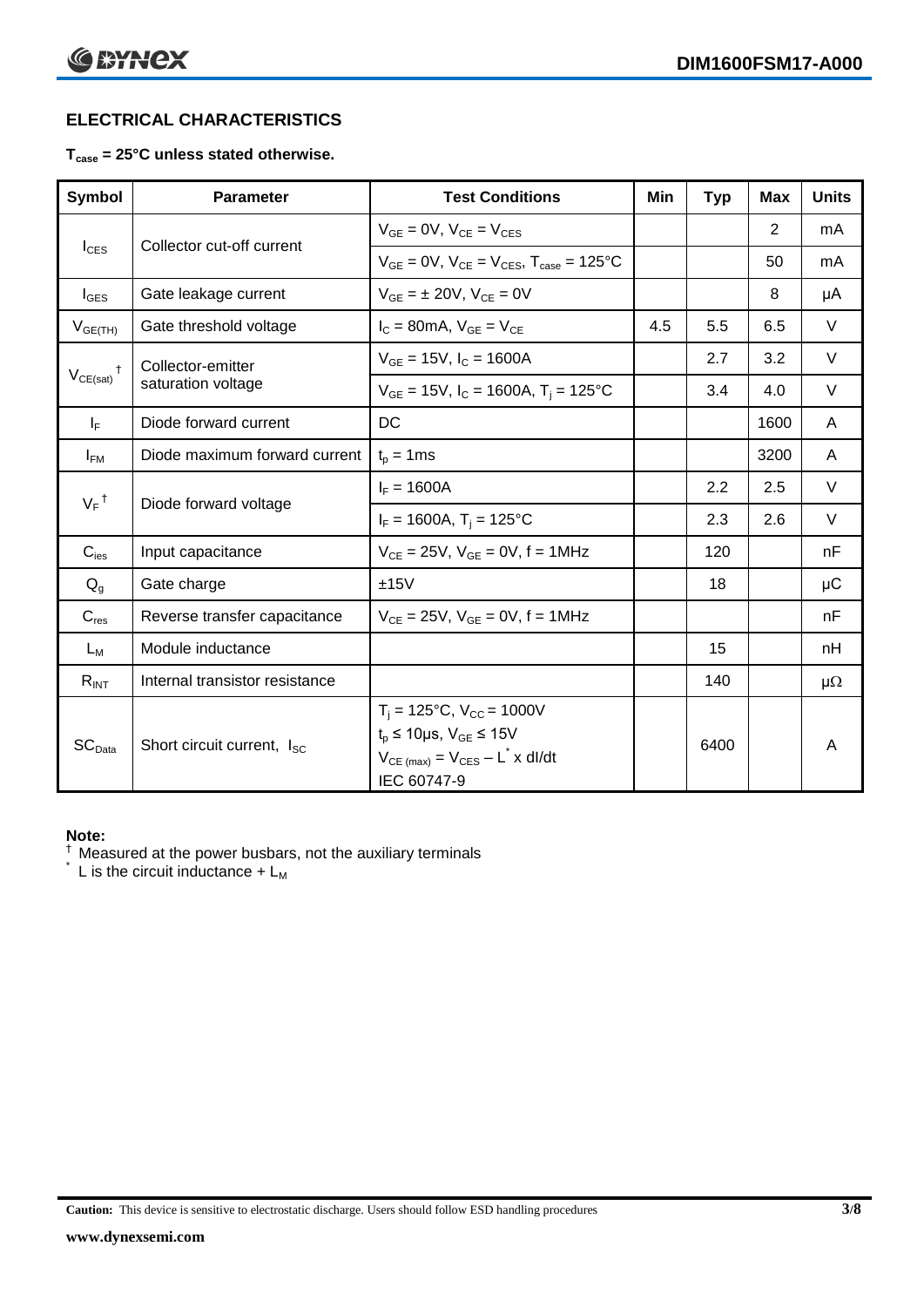#### **ELECTRICAL CHARACTERISTICS**

**Tcase = 25°C unless stated otherwise**

| Symbol              | <b>Parameter</b>               | <b>Test Conditions</b>                       | Min | Typ. | <b>Max</b> | <b>Units</b> |
|---------------------|--------------------------------|----------------------------------------------|-----|------|------------|--------------|
| $t_{d(\text{off})}$ | Turn-off delay time            |                                              |     | 1400 |            | ns           |
| $t_{f}$             | Fall time                      | $I_c = 1600A$<br>$V_{GF} = \pm 15V$          |     | 200  |            | ns           |
| $E_{OFF}$           | Turn-off energy loss           | $V_{CF} = 900V$<br>$R_{G(ON)} = 1.5\Omega$   |     | 500  |            | mJ           |
| $t_{d(on)}$         | Turn-on delay time             |                                              |     | 300  |            | ns           |
| $t_{r}$             | Rise time                      | $R_{G(OFF)} = 1.5\Omega$<br>$L_s \sim 100hH$ |     | 200  |            | ns           |
| $E_{ON}$            | Turn-on energy loss            |                                              |     | 300  |            | mJ           |
| $Q_{rr}$            | Diode reverse recovery charge  | $I_F = 1600A$                                |     | 400  |            | μC           |
| $I_{rr}$            | Diode reverse recovery current | $V_{CE}$ = 900V                              |     | 1000 |            | A            |
| $E_{rec}$           | Diode reverse recovery energy  | $dl_F/dt = 8000A/\mu s$                      |     | 200  |            | mJ           |

#### **Tcase = 125°C unless stated otherwise**

| Symbol              | <b>Parameter</b>               | <b>Test Conditions</b>                       | Min | Typ. | <b>Max</b> | <b>Units</b> |
|---------------------|--------------------------------|----------------------------------------------|-----|------|------------|--------------|
| $t_{d(\text{off})}$ | Turn-off delay time            |                                              |     | 1600 |            | ns           |
| $t_{f}$             | Fall time                      | $I_c = 1600A$<br>$V_{GF} = \pm 15V$          |     | 250  |            | ns           |
| $E_{OFF}$           | Turn-off energy loss           | $V_{CF} = 900V$<br>$R_{G(ON)} = 1.5\Omega$   |     | 650  |            | mJ           |
| $t_{d(on)}$         | Turn-on delay time             |                                              |     | 400  |            | ns           |
| $t_{r}$             | Rise time                      | $R_{G(OFF)} = 1.5\Omega$<br>$L_s \sim 100nH$ |     | 250  |            | ns           |
| $E_{ON}$            | Turn-on energy loss            |                                              |     | 600  |            | mJ           |
| $Q_{rr}$            | Diode reverse recovery charge  | $I_F = 1600A$<br>$V_{CE}$ = 900V             |     | 600  |            | μC           |
| $I_{rr}$            | Diode reverse recovery current |                                              |     | 1050 |            | A            |
| $E_{rec}$           | Diode reverse recovery energy  | $dl_F/dt = 7000A/\mu s$                      |     | 400  |            | mJ           |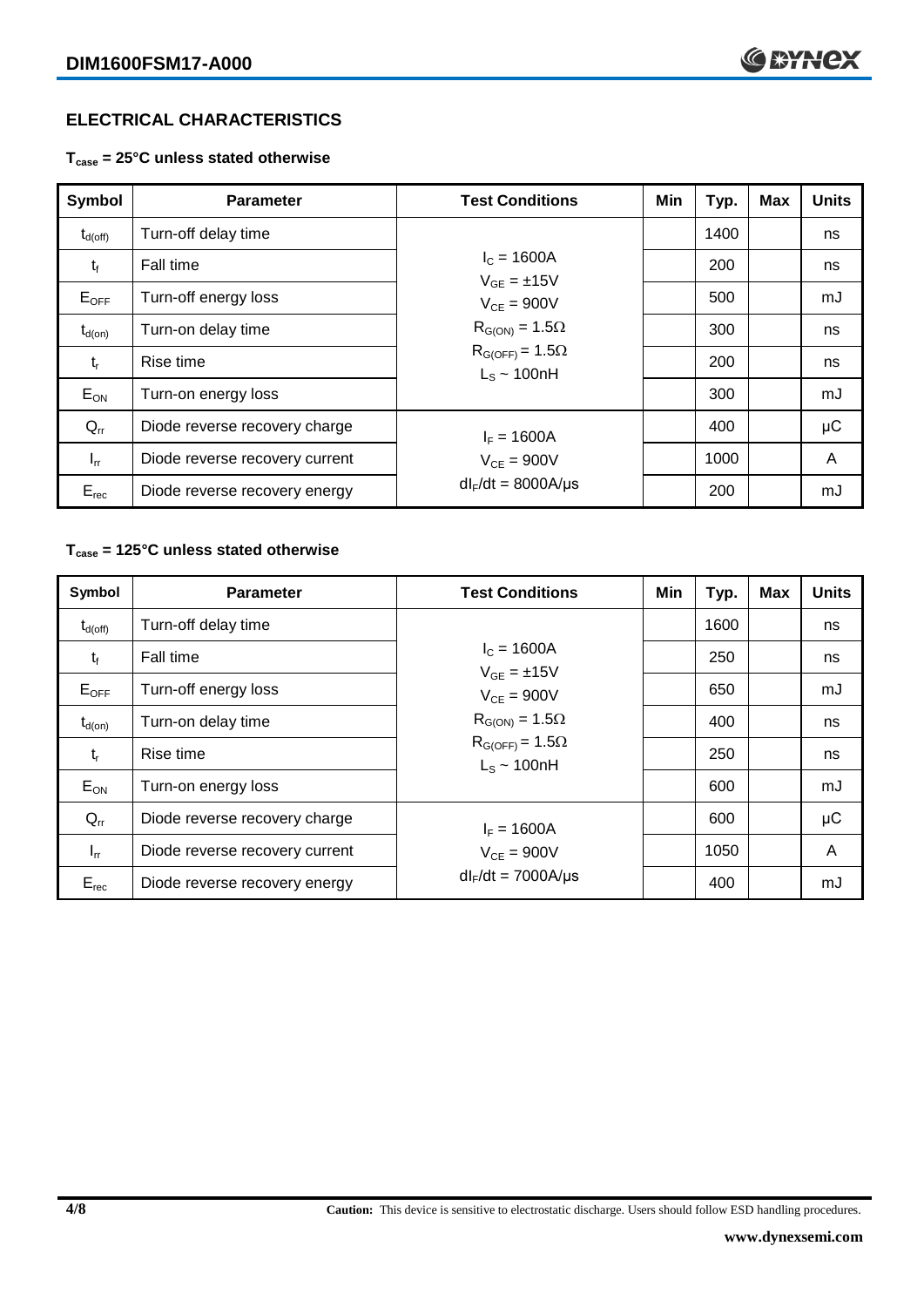

**Caution:** This device is sensitive to electrostatic discharge. Users should follow ESD handling procedures **5/8**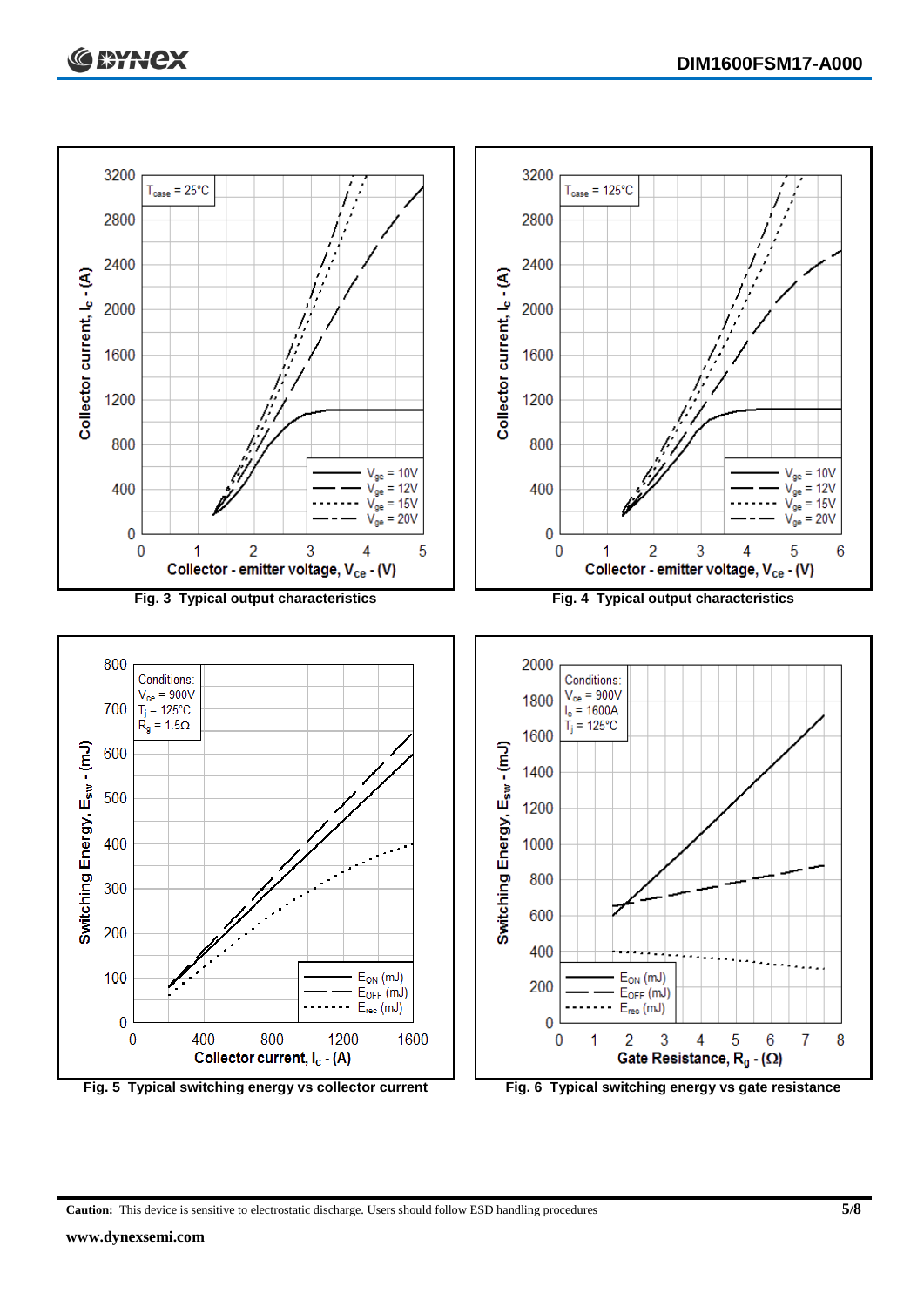

**6/8 Caution:** This device is sensitive to electrostatic discharge. Users should follow ESD handling procedures.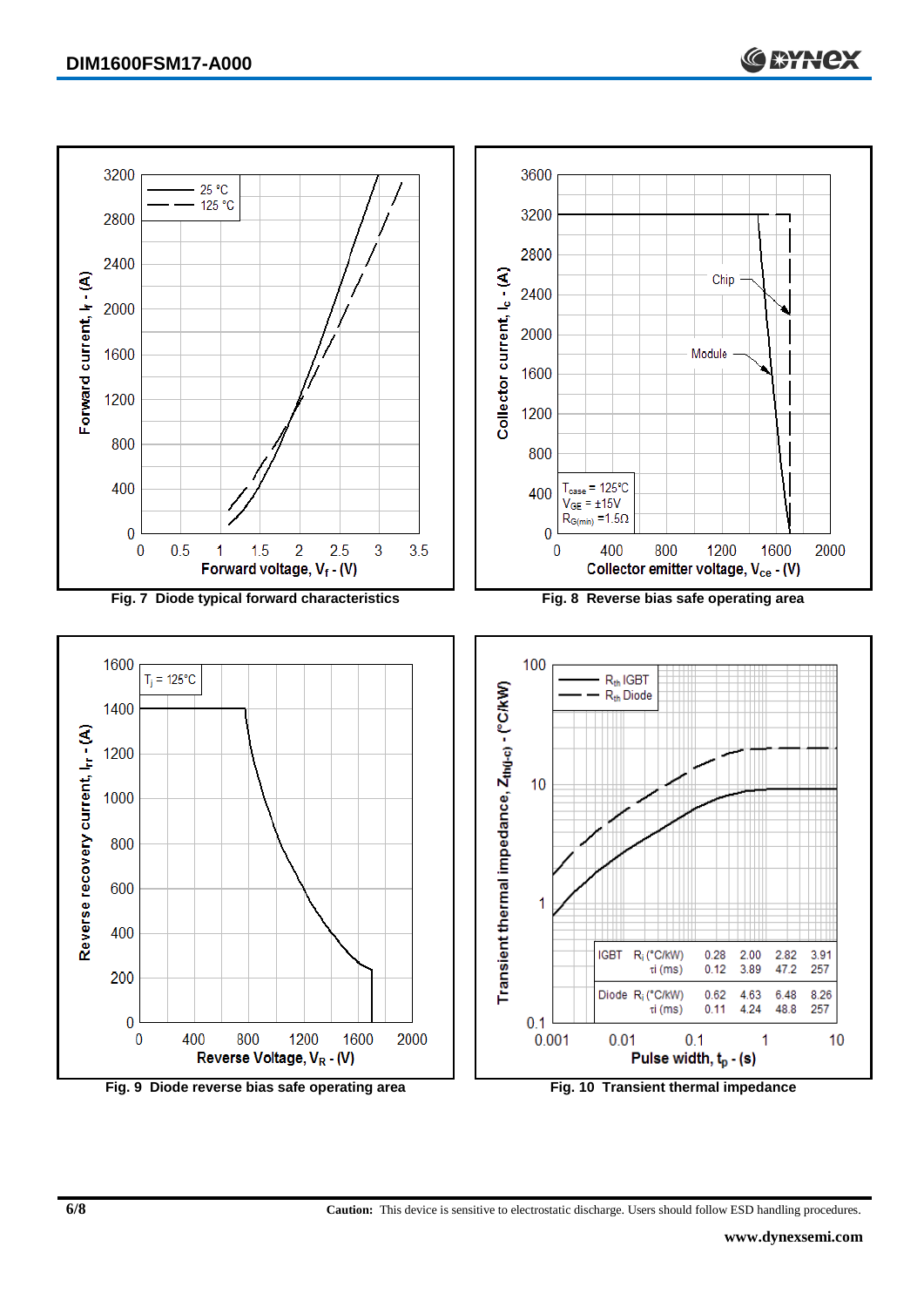

#### **PACKAGE DETAILS**

For further package information, please visit our website or contact Customer Services. All dimensions in mm, unless stated otherwise. **DO NOT SCALE.**



**Caution:** This device is sensitive to electrostatic discharge. Users should follow ESD handling procedures **7/8**